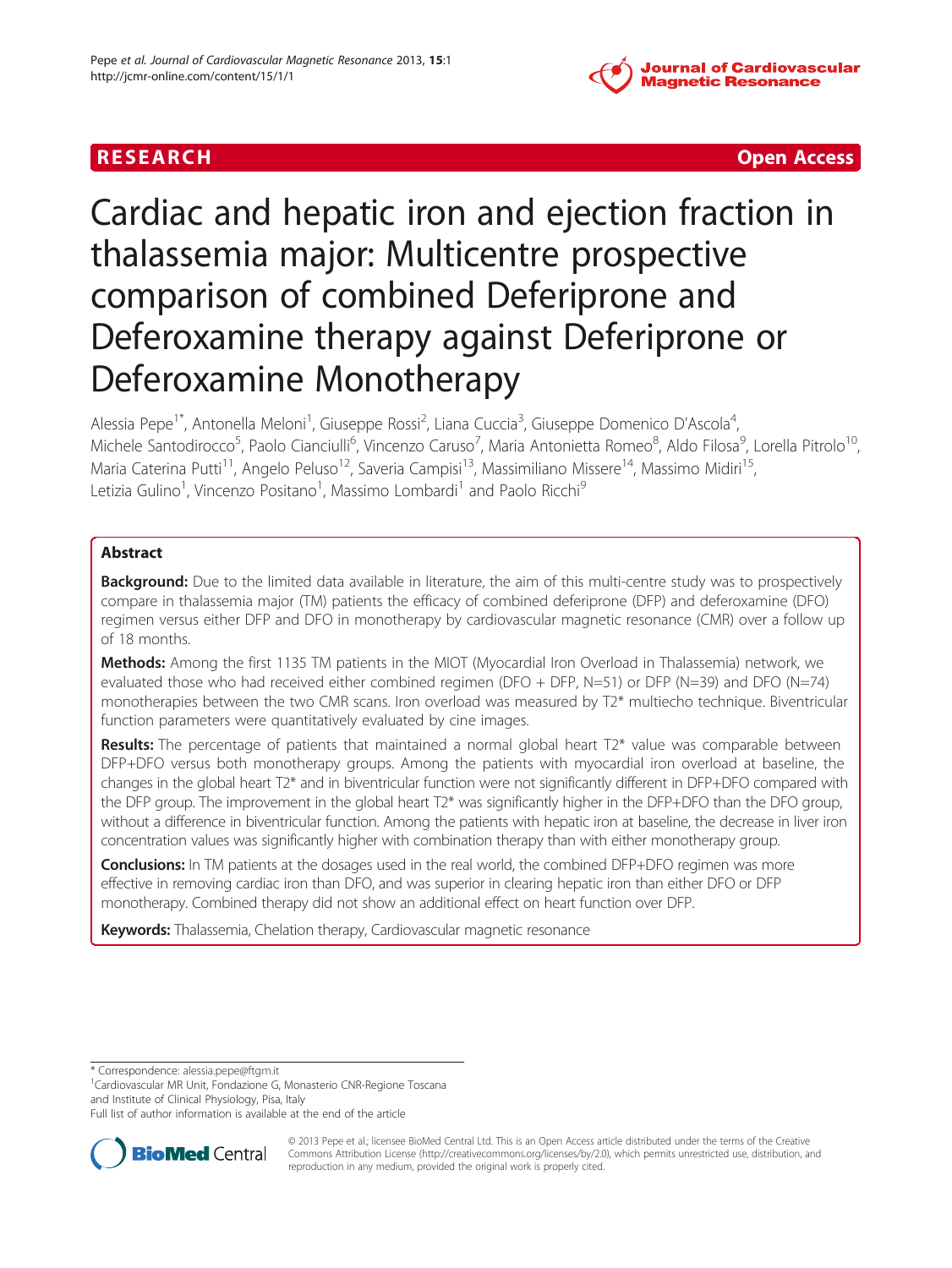#### Background

To date one of the most imperative need in the field of thalassemia major (TM) is to treat patients with tailored chelation therapy. Thus, there is the need of comparing the efficacy of each chelator using standardized and validated techniques as a means of assessing changes in cardiac iron and function and in liver siderosis. In the current clinical practice removal of iron overload can be achieved using subcutaneous deferoxamine (DFO), oral deferiprone (DFP), oral deferasirox (DFX), as well as combination therapy with deferiprone and deferoxamine (DFP+DFO). A large body of evidence is present in literature about the comparison between DFP and DFO in monotherapy [[1-3](#page-9-0)]. However, few studies have compared each chelator with their combinations in terms of differential effect in removing myocardial or liver iron and in improving cardiac function using T2\* magnetic resonance imaging (MRI) or other validated procedures. In 2007 a randomized placebo controlled study from Sardinia demonstrated that combination therapy DFP+DFO was significantly more effective than DFO in clearing myocardial iron and in improving left ventricular (LV) ejection fraction (EF) in mild to moderate iron loaded patients [[4\]](#page-9-0). In the same population a prospective study showed that combined chelation therapy DFP+DFO effectively reduced myocardial iron and improved cardiac function in patients with severe myocardial siderosis and impaired LV function [\[5](#page-9-0)]. Another small sized one-year study using changes in liver iron concentration (LIC) assessed by biopsies showed the superiority of the combined DFP+DFO therapy with respect to the DFP alone [[6](#page-9-0)]. More recently, a retrospective observational study from Greece seemed to confirm that combination therapy was the most rapid chelation regimen able to improve hepatic and cardiac T2\* values [\[7\]](#page-9-0). No long term data are available in literature about observational prospective comparisons of the effects on cardiac iron and function and liver iron in TM patients treated with combined DFP+DFO versus DFP in monotherapy.

Cardiovascular magnetic resonance (CMR) is ideally suited to compare different chelation treatments, providing highly reproducible and non-invasive measurements of myocardial [\[8](#page-9-0)-[10\]](#page-10-0) and liver iron burden [[11,12\]](#page-10-0) by the T2\* technique. Moreover, CMR is the gold standard in cardiology for quantifying biventricular function parameters [\[13](#page-10-0)].

As randomized clinical trials are expensive to perform, networks of thalassemia and CMR centers, that have agreed to standardize and share their clinical and instrumental data, are powerful and recommended to evaluate chelation regimens in the real life.

The aim of this multi-centre study was to assess prospectively in a large clinical setting of TM patients the efficacy of combined DFP+DFO versus DFP and versus DFO in monotherapy by quantitative CMR over a follow up of 18 months.

# Methods

#### Study population

The MIOT (Myocardial Iron Overload in Thalassemia) project is an Italian network built in 2006 and constituted at the time of this study by 68 thalassemia centres and 8 CMR centres where CMR exams are performed using homogeneous, standardized and validated procedures [[14\]](#page-10-0). All centres are linked by a web-based net-work, configured to collect and share patients' data [\[15\]](#page-10-0).

Among the first 1135 TM patients enrolled in the MIOT project, 392 performed a CMR follow up study at  $18 \pm 3$ months, according to the protocol. One hundred and four patients in any treatment regimen were excluded because they changed the chelation during the follow up time due to clinical reasons. Moreover, none of these patients repeated the CMR exam before the modification of the therapy due to logistic reasons. One hundred and twenty four patients were not considered because they received between the two CMR scans different chelation regimens from those considered in the present study. So, we evaluated prospectively the 164 TM patients who had been maintained combined DFP+DFO therapy or DFP and DFO in monotherapy between the two CMR scans (according to the protocol any change in the chelation regimen was made within one month after the CMR scan). Thus, we identified 3 groups of patients: 51 treated with combined DFP+DFO, 39 treated with DFP and 74 treated with DFO. Figure [1](#page-2-0) shows the patient flow.

Among the 51 patients treated with DFP+DFO, 49 were in DFP+DFO before the first CMR scan and two switched to DFP+DFO after the first CMR (1 patient from DFP, 1 patient from DFX). Among the 39 patients treated with DFP, 35 were in DFP before the first CMR scan and 4 switched to DFP after the first CMR scan (2 patients from combined DFP+DFO, 1 patient from sequential DFP-DFO and 1 patient from deferasirox). Among the 74 patients treated with DFO, 71 were in DFO before the first CMR scan and 3 switched to DFO after the first CMR scan (1 patient from DFP, 1 patient from DFX and 1 patient from sequential DFP/DFX). All chelation regimens were prescribed based on the current clinical practice according to clinical/laboratory and instrumental data.

All patients had been regularly transfused since early childhood and started chelation therapy from the midto-late 1970s on, while patients born after the 1970s have received chelation therapy since early childhood. CMR was performed within 1 week before the regularly scheduled blood transfusion.

The study complied with the Declaration of Helsinki. All patients gave written informed consent to the protocol. The institutional review board approved this study.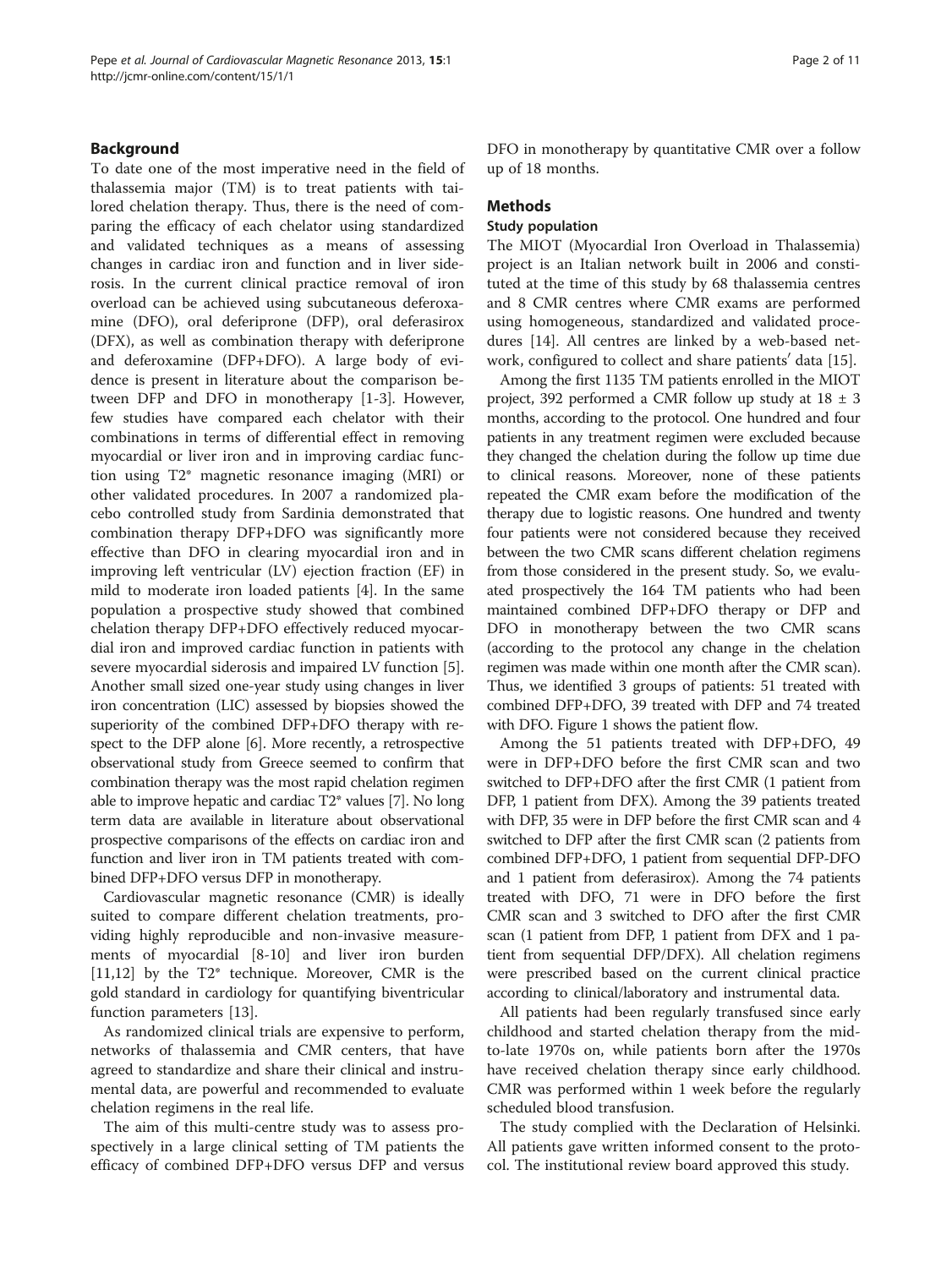<span id="page-2-0"></span>

#### Magnetic resonance imaging

At all eight centres, CMR was performed using a 1.5 T scanner (GE Signa/Excite HD, Milwaukee, WI, USA). An eight-element cardiac phased-array receiver surface coil with breath-holding in end-expiration and ECGgating was used for signal reception.

The T2\* technique was used for iron overload assessment. Its reproducibility and its transferability within the MIOT network had been previously demonstrated for the heart and for the liver [\[14](#page-10-0)]. For the heart, a multislice multiecho T2\* approach was used. Three parallel short-axis views (basal, medium and apical) of the LV were obtained. Each single short-axis view was acquired at nine echo times (TEs). Acquisition sequence details are provided in [[3,](#page-9-0)[9,16\]](#page-10-0). For the liver a single transverse slice was obtained at nine TEs using a T2\* gradient– echo multiecho sequence in a standard way [\[11](#page-10-0)]. T2\* images analysis was performed using a custom-written, previously validated software program (HIPPO  $MIOT^{\circledast}$ , IFC-CNR) [[16\]](#page-10-0). The software plot the myocardial T2\* distribution into a 16-segment LV model according to the American Heart Association (AHA)/American College of Cardiology (ACC) standardized myocardial segmentation  $[17]$ . For the heart an exponential + truncation curve fitting model was applied [[16](#page-10-0)]. The global heart T2\* value was obtained by averaging all segmental T2\* values and the T2\* value in the mid-ventricular septum was obtained by averaging T2\* values in the mid anterior septum and the mid inferior septum. The T2\* values measured depend on the MRI scanner and on the sequence used and different cut off values have been showed in literature, but it has never been reported a normal cut off value < 20 ms, that it has been conventionally assumed as ″conservative″ normal value [[8,](#page-9-0)[14,16,18\]](#page-10-0). Cardiac iron concentration (CIC) was derived from T2\* values using the formula described by Carpenter et al. [[10](#page-10-0)]. For the liver, the T2\* value was calculated in a large region of interest (ROI) of standard dimension, chosen in a homogeneous area of parenchyma without blood vessels [\[15\]](#page-10-0). Care was taken to avoid the ROI placement in the posterior lateral (VII) and medial (VIII) segments, more prone to susceptibility artifacts [[12\]](#page-10-0). For the liver an exponential  $+$  offset curve fitting model was applied [[11](#page-10-0)]. A liver  $T2^* < 9.2$  ms was considered indicative of a significant load. Using the calibration curve introduced by Wood et al. [[19](#page-10-0)], this cut-off corresponds to a LIC higher than 3 mg/g dry weight [[20](#page-10-0)].

For the quantification of biventricular function parameters, steady-state free procession cine images were acquired during 8-second breath holds in sequential 8-mm short-axis slices (gap 0 mm) from the atrio-ventricular ring to the apex. Images were ana-lysed in a standard way [\[13](#page-10-0)] using  $MASS^{\circledast}$  software (Medis, Leiden, The Netherlands). The inter-center variability for the quantification of cardiac function had been previously reported [[21\]](#page-10-0). A LV EF  $\geq 57\%$ [[22](#page-10-0)] and a right ventricular (RV) EF  $\geq$  55% [\[23](#page-10-0)] were considered normal.

#### Statistical analysis

All data were analyzed using SPSS version 13.0 statistical package. Continuous variables were described as mean ± standard deviation (SD). Categorical variables were expressed as frequencies and percentages.

For the intra-treatment and the inter-treatment (between two groups) comparisons the changes between final and basal values were used for each quantitative variable.

The intra-treatment comparison was performed by univariate analysis of variance (ANOVA) with repeated measures.

The inter-treatment comparison for the baseline data and the changes between final and basal values was performed by the ANOVA. When the Levine test showed heteroscedasticy a log transformation or a Welch ANOVA was applied. If the log-transformation did not normalize the variable a non parametric Mann–Whitney test was used. The analysis of covariance (ANCOVA) was used to correct for variables (basal value, age, serum ferritin and MRI LIC) significantly different between the two treatment groups at the baseline and significantly associated to the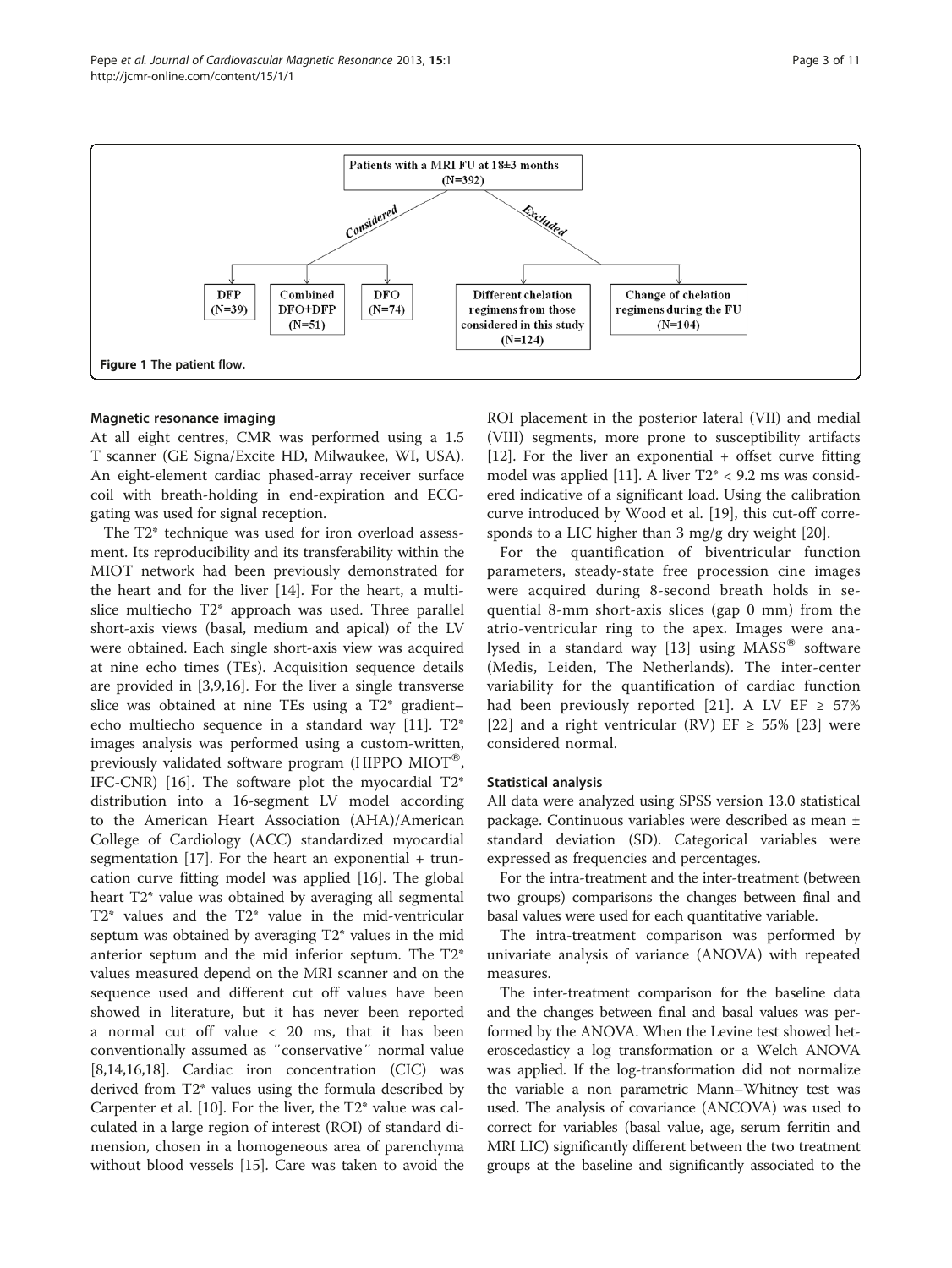<span id="page-3-0"></span>dependent variable. χ2 test was performed for categorical baseline variables.

A P-value <0.05 was considered statistically significant.

# Results

# Characterization of the whole study population

The mean administered dosages of the chelators were: 1) DFP in combined regimen  $61.9 \pm 24.3$  mg/kg body weight per day with a frequency of  $6.1 \pm 1.4$  days/ week and DFO in combined regimen  $40.7 \pm 6.0$  mg/kg body weight per day with a frequency of  $3.5 \pm 1.1$ days/week; 2) DFP in monotherapy  $72.6 \pm 12.5$  mg/kg body weight with a frequency of  $6.8 \pm 0.9$  days/week; 3) DFO in monotherapy  $40.8 \pm 6.5$  mg/kg body weight via subcutaneous route on  $5.5 \pm 0.9$  days/week. The percentage of patients with excellent/good levels of compliance to the active chelation treatment was not different between combined DFP+DFO group and DFP group (90.2% vs 94.9%;  $P=0.412$ ) or between combined DFP+DFO group and DFO group (90.2% vs 95.9%; P=0.197). The mean time between the two CMR scans was comparable among groups (DFP+DFO 18.0 ± 1.5 months; DFP 17.7 ± 1.5 months; DFO 18.2 ± 1.3 months; P=0.264). The clinically and instrumentally relevant baseline findings in the three treatment groups are summarized in Table 1. The combined group was significantly younger and showed a significantly lower chelation starting age than the DFO group. The percentage of males was significantly lower in the combined group than in the DFP group. Mean serum ferritin levels were significantly higher in the combined group compared to both DFP and DFO

groups. The global heart T2\* as well as the midventricular septum T2\* values were significantly lower in the combined group compared to the DFP group and the DFO group. The number of segments with T2\* value < 20 ms was significantly higher in the combined group than in DFP and DFO groups. The MRI LIC was significantly different in combined and DFO groups.

At baseline 108 patients had a global heart T2\* value  $\geq$  20 ms and they were distributed in the treatment groups as follows: 25 in the combined group, 30 in the DFP group and 53 in the DFO group. At the follow-up the percentage of patients that maintained a normal global heart T2\* value was comparable for combined and DFP groups (96.0% vs 100%, P=0.455) as well as for combined and DFO groups (96.0% vs 98.1%, P=0.541).

At baseline 133 patients had a normal LV EF. Of them, 43 were in the combined group (24 with a global heart  $T2^* \geq 20$  ms), 31 in the DFP group (25 with a global heart  $T2^* \geq 20$  ms) and 59 in the DFO group (44 with a global heart  $T2^* \geq 20$  ms). The percentage of patients that maintained a normal LV EF was significantly lower in the combined group than in the DFP group (83.7% vs 100%, P=0.018) while it was not significantly different between combined and DFO groups (83.7% vs 83.1%, P=0.929). Among the patients with no significant myocardial iron burden at baseline (global heart  $T2^* \geq 20$  ms) the percentage of patients that maintained a normal LV EF was significantly lower in the combined group than in the DFP group  $(79.2\% \text{ vs } 100\%, \text{ P=0.022})$  while it was not significantly different between combined and DFO groups (79.2% vs 79.5%,  $P=1.0$ ). Among the patients with a global

Table 1 Descriptive statistics of the treatment groups at baseline

|                            | P      | Deferiprone group $(n = 39)$ | Combined group $(n = 51)$ | Deferoxamine group ( $n = 74$ ) | P      |
|----------------------------|--------|------------------------------|---------------------------|---------------------------------|--------|
| Age (yrs)                  | 0.136  | $31.5 \pm 5.3$               | $29.6 \pm 6.5$            | $32.7 \pm 8.5$                  | 0.032  |
| Male $(\%)$                | 0.022  | 69.2%                        | 45.1%                     | 48.6%                           | 0.719  |
| Chel. starting age (yrs)   | 0.499  | $5.1 \pm 5.1$                | $4.3 \pm 4.1$             | $6.6 \pm 4.9$                   | 0.030  |
| Pre-transfusion Hb (q/dl)  | 0.379  | $9.5 \pm 0.7$                | $9.6 \pm 0.5$             | $9.7 \pm 0.6$                   | 0.213  |
| Ferritin (ng/l)            | 0.001  | $941 \pm 1541$               | $1814 \pm 1033$           | $1093 \pm 1256$                 | 0.001  |
| Global Heart (ms)          | 0.0001 | $31.3 \pm 11.3$              | $21.5 \pm 12.9$           | $28.5 \pm 10.7$                 | 0.002  |
| MRI CIC (mg/g dry w)       | 0.001  | $0.94 \pm 0.79$              | $2.15 \pm 2.38$           | $1.03 \pm 0.79$                 | 0.001  |
| N seg. with $T2^* < 20$ ms | 0.001  | $3.9 \pm 6.2$                | $8.7 \pm 7.0$             | $4.4 \pm 5.9$                   | 0.001  |
| Mid septum T2* (ms)        | 0.0001 | $34.0 \pm 13.0$              | $22.3 \pm 14.3$           | $30.6 \pm 12.8$                 | 0.001  |
| LV EF $(% )$               | 0.643  | $61.8 \pm 9.0$               | $62.6 \pm 7.0$            | $61.6 \pm 6.0$                  | 0.364  |
| LV EDVI (ml/m2)            | 0.069  | $91.9 \pm 20.0$              | $84.7 \pm 17.6$           | $89.6 \pm 20.2$                 | 0.164  |
| <b>RV EF (%)</b>           | 0.336  | $59.9 \pm 8.8$               | $61.6 \pm 6.8$            | $60.9 \pm 7.0$                  | 0.587  |
| RV EDVI (ml/m2)            | 0.126  | $89.7 \pm 19.9$              | $83.8 \pm 16.4$           | $88.1 \pm 20.5$                 | 0.210  |
| Liver T2* (ms)             | 0.110  | $8.9 \pm 8.0$                | $6.3 \pm 6.8$             | $11.0 \pm 7.5$                  | 0.0001 |
| MRI LIC (mg/g dry weight)  | 0.330  | $8.2 \pm 8.9$                | $10.3 \pm 10.1$           | $5.3 \pm 6.2$                   | 0.003  |

All values are quoted as mean  $\pm$  SD. The P-values concern the comparison between combined and deferiprone groups and between combined and deferoxamine groups.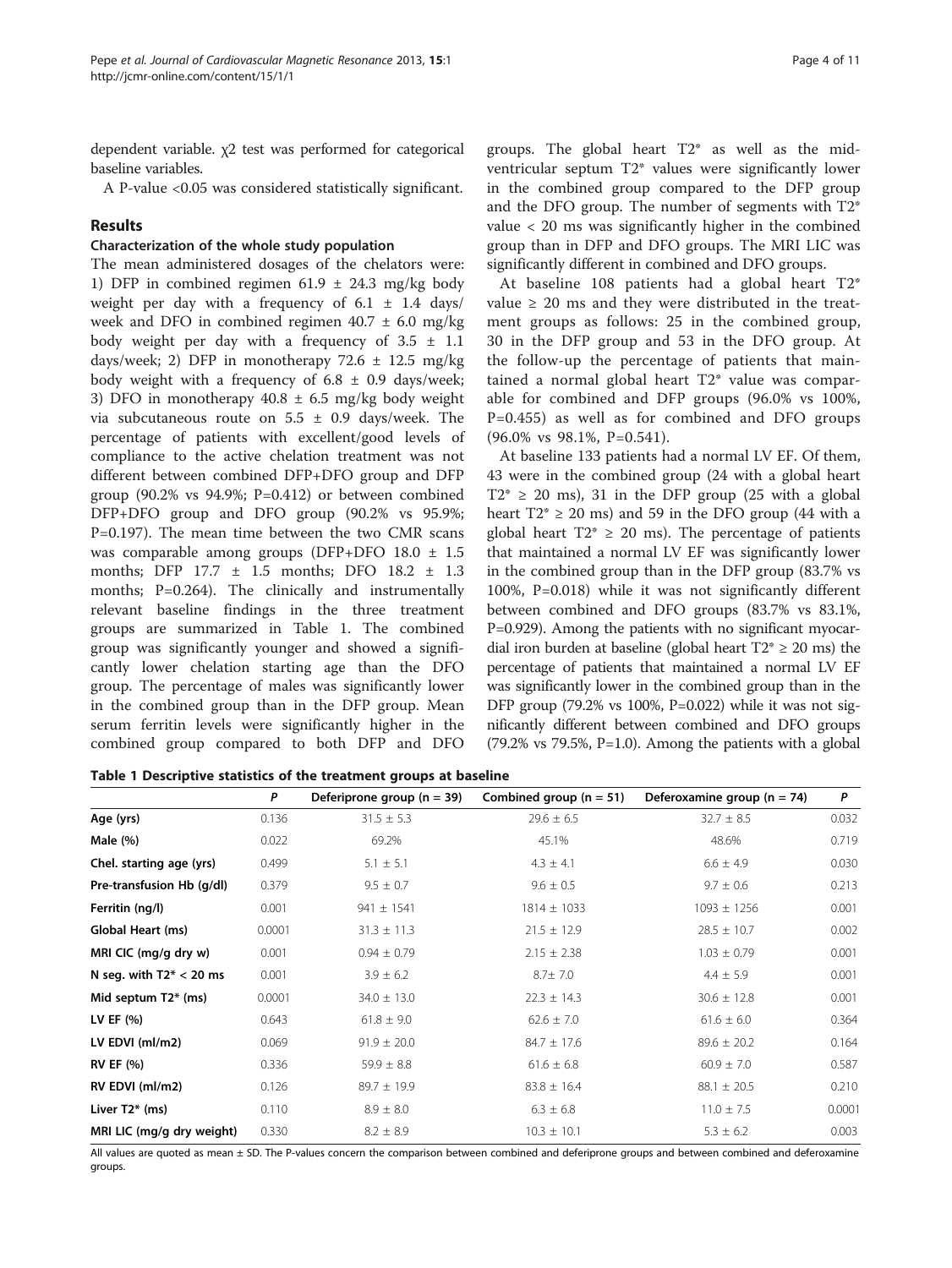heart  $T2^* < 20$  ms, the percentage of patients who maintained a normal LV EF was not significantly different between combined and DFP groups (89.5% vs 100%, P=1.0) or between combined and DFO groups (89.5% vs 93.3%,  $P=1.0$ ).

At baseline 130 patients had a normal RV EF. Of them, 44 were in the combined group (21 with a global heart  $T2^* \geq 20$  ms), 30 in the DFP group (26 with a global heart  $T2^* \ge 20$  ms) and 56 in the DFO group (40 with a global heart  $T2^* \ge 20$  ms). The percentage of patients who maintained a normal RV EF was not significantly different between combined and DFP groups (86.4% vs 96.7%, P=0.230) or between combined and DFO groups (86.4% vs 87.5%, P=0.867). Among the patients with a global heart  $T2^* \geq 20$  ms, the percentage of patients who maintained a normal RV EF was not significantly different between combined and DFP groups (81.0% vs 96.2%, P=0.158) or between combined and DFO groups (81.0% vs 92.5%, P=0.220). Among the patients with a global heart  $T2^* < 20$  ms, the percentage of patients who maintained a normal RV EF was not significantly different between combined and DFP groups  $(91.3\% \text{ vs } 100\%, \text{ P=1.0})$  or between combined and DFO groups (91.3% vs 75.0%, P=0.205).

# Baseline characteristics in patients with basal global heart  $T2* < 20$  ms

At baseline 56 patients showed a global heart T2\*< 20 ms: 26 in the combined group, 9 in the DFP group and 21 in the DFO group.

The mean administered dosages of the chelators were: 1) DFP in combined regimen  $65.2 \pm 22.5$  mg/kg body weight per day with a frequency of  $6.5 \pm 1.1$  days/week and DFO in combined regimen  $41.7 \pm 6.5$  mg/kg body weight per day with a frequency of  $3.3 \pm 1.1$  days/week; 2) DFP in monotherapy  $79.2 \pm 7.8$  mg/kg body weight with a frequency of  $6.6 \pm 1.3$  days/week; 3) DFO in monotherapy  $42.2 \pm 6.7$  mg/kg body weight via subcutaneous route on  $5.8 \pm 0.7$  days/week. The percentage of patients with excellent/good levels of compliance to the active chelation treatment was not different between combined and DFP groups (92.3% vs 88.9%, P=0.752) or between combined and DFO groups (92.3% vs 90.5%, P=0.823). The characteristics of these treatment subgroups at baseline are indicated in Table 2. The combined group was significantly younger than the DFO group. The serum ferritin levels were significantly higher in the combined group than in both DFP and DFO groups. The global heart as well as the mid-ventricular septum T2\* values were significantly lower in the combined versus the DFO group, but not versus the DFP group. The combined group showed a LV EF comparable with both DFP and DFO groups and a RV EF comparable to the DFO group but significantly higher than the DFP group. The MRI LICs were significantly different in the combined than in both DFP and DFO groups.

# Intra-treatment comparisons in patients with basal global heart T2\* < 20 ms

The mean changes between final and basal values of each variable of interest are shown in Table [3.](#page-5-0)

| Table 2 Baseline descriptive statistics of the treatment groups composed of patients with global heart T2* value < 20 ms |  |  |
|--------------------------------------------------------------------------------------------------------------------------|--|--|
|                                                                                                                          |  |  |

|                                | P     | Deferiprone group $(n = 9)$ | Combined group ( $n = 26$ ) | Deferoxamine group ( $n = 21$ ) | P        |
|--------------------------------|-------|-----------------------------|-----------------------------|---------------------------------|----------|
| Age (yrs)                      | 0.358 | $29.7 \pm 5.2$              | $27.6 \pm 5.7$              | $32.8 \pm 6.5$                  | 0.005    |
| Male $(%)$                     | 0.700 | 66.7%                       | 53.8%                       | 23.8%                           | 0.072    |
| Chel. starting age (yrs)       | 0.918 | $5.0 \pm 3.5$               | $5.3 \pm 5.3$               | $6.7 \pm 6.0$                   | 0.504    |
| Mean pre-transfusion Hb (g/dl) | 0.180 | $9.9 \pm 0.4$               | $9.6 \pm 0.5$               | $9.8 \pm 0.6$                   | 0.217    |
| Mean serum ferritin (ng/l)     | 0.001 | $1475 \pm 2753$             | $2135 \pm 966$              | $1367 \pm 988$                  | < 0.0001 |
| Global Heart (ms)              | 0.112 | $12.8 \pm 3.6$              | $10.2 \pm 4.3$              | $14.4 \pm 4.3$                  | 0.002    |
| MRI CIC (mg/g dry weight)      | 0.096 | $2.20 \pm 0.77$             | $3.56 \pm 2.65$             | $1.99 \pm 0.90$                 | 0.002    |
| N seg. With $T2^* < 20$ ms     | 0.502 | $14.8 \pm 1.8$              | $15.2 \pm 1.7$              | $13.0 \pm 3.3$                  | 0.010    |
| Mid septum T2* (ms)            | 0.194 | $13.3 \pm 5.2$              | $10.6 \pm 5.4$              | $14.6 \pm 5.0$                  | 0.012    |
| LV EF $(% )$                   | 0.466 | $58.9 \pm 5.9$              | $61.1 \pm 8.3$              | $59.9 \pm 6.8$                  | 0.583    |
| LV EDVI (ml/m2)                | 0.749 | $90.2 \pm 18.5$             | $87.5 \pm 22.2$             | $89.9 \pm 20.5$                 | 0.712    |
| <b>RV EF (%)</b>               | 0.023 | $54.9 \pm 5.7$              | $60.2 \pm 5.7$              | $60.4 \pm 6.0$                  | 0.927    |
| RV EDVI (ml/m2)                | 0.737 | $89.3 \pm 20.7$             | $86.7 \pm 19.7$             | $86.1 \pm 21.3$                 | 0.926    |
| Liver T2* (ms)                 | 0.011 | $7.5 \pm 5.0$               | $3.5 \pm 3.5$               | $8.2 \pm 6.4$                   | 0.005    |
| MRI LIC (mg/g dry weight)      | 0.018 | $8.4 \pm 12.9$              | $14.8 \pm 11.8$             | $6.8 \pm 7.0$                   | 0.003    |

All values are quoted as mean ± SD. The P-values concern the comparison between combined and deferiprone groups and between combined and deferoxamine groups.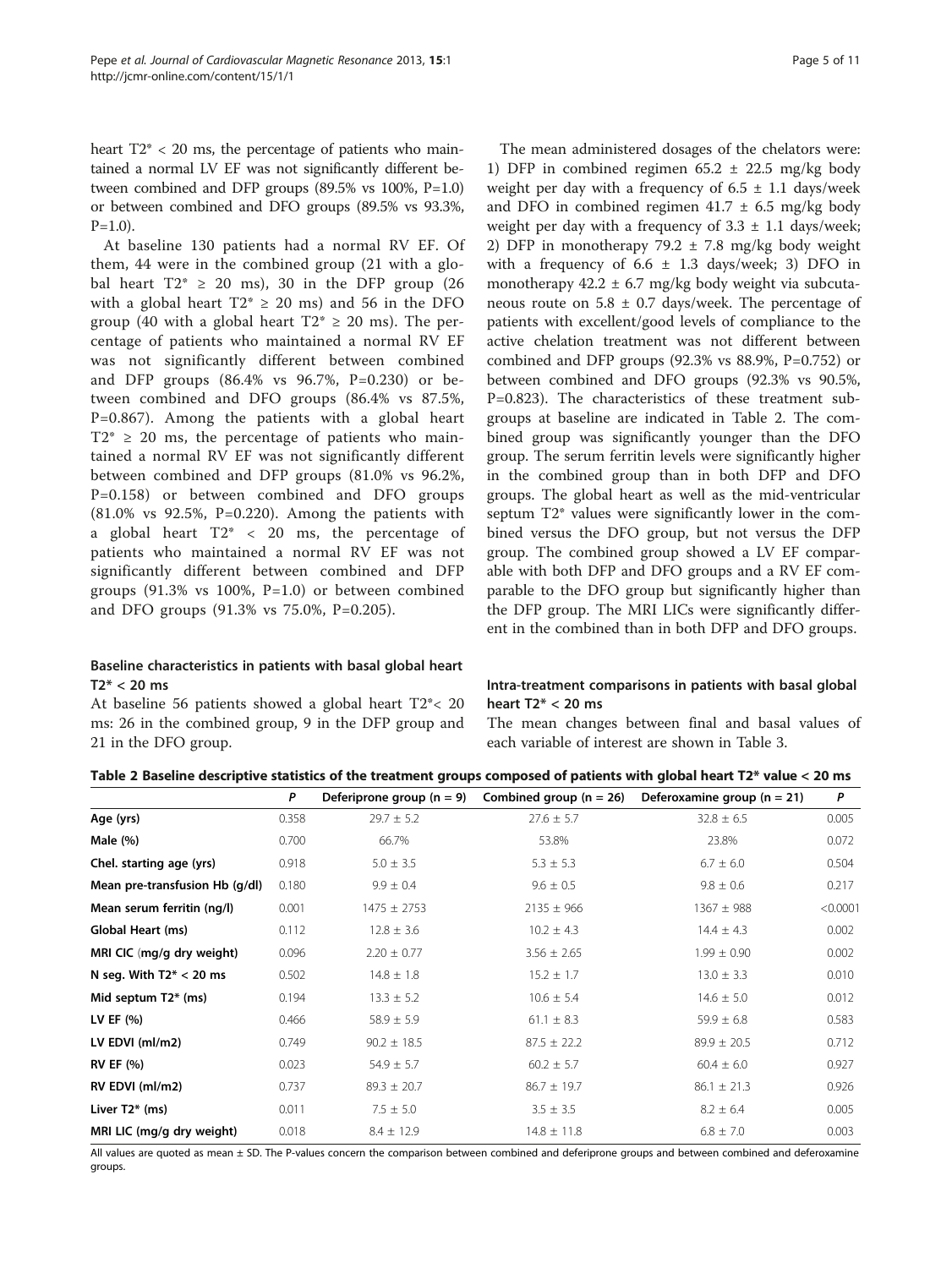|                                      | P     | Deferiprone group $(n = 9)$ | Combined group $(n = 26)$ | Deferoxamine group (n=21) | P     |
|--------------------------------------|-------|-----------------------------|---------------------------|---------------------------|-------|
| Mean Diff Serum Ferritin (ng/ml)     | 0.005 | $-112 \pm 241$              | $-679 \pm 835$            | $-133 \pm 575$            | 0.017 |
| Mean Diff Global Heart T2* (ms)      | 0.107 | $+8.8 \pm 8.6$              | $+4.5 \pm 6.1$            | $+3.7 \pm 5.5$            | 0.644 |
| Mean Diff MRI CIC (mg/g dry w)       | 0.540 | $-0.36 \pm 1.78$            | $-0.75 \pm 1.67$          | $-0.35 \pm 0.55$          | 0.255 |
| Mean Diff N seq. With $T2^* < 20$ ms | 0.100 | $-6.0 \pm 5.6$              | $-2.4 \pm 3.8$            | $-2.9 \pm 3.7$            | 0.638 |
| Mean Diff Mid-Septum T2* (ms)        | 0.295 | $+6.1 \pm 7.4$              | $+3.3 \pm 7.1$            | $2.9 \pm 5.6$             | 0.841 |
| Mean Diff LV EF (%)                  | 0.181 | $+5.0 \pm 6.4$              | $+1.5 \pm 6.7$            | $+2.0 + 6.5$              | 0.802 |
| Mean DIFF LV EDVI (ml/m2)            | 0.796 | $-6.0 \pm 12.3$             | $-4.6 + 13.9$             | $-7.7 + 11.6$             | 0.432 |
| Mean Diff RV EF (%)                  | 0.137 | $+6.8 \pm 3.7$              | $+3.2 \pm 6.7$            | $+0.2 \pm 8.8$            | 0.187 |
| Mean Diff RV EDVI (ml/m2)            | 0.909 | $-6.9 \pm 11.7$             | $-7.5 \pm 12.5$           | $-5.8 \pm 17.1$           | 0.702 |
| Mean Diff Liver T2* (ms)             | 0.010 | $+2.0 \pm 7.5$              | $+5.7 \pm 6.9$            | $+2.9 \pm 4.2$            | 0.026 |
| Mean Diff MRI LIC (mg/g/dw)          | 0.009 | $-0.1 \pm 3.2$              | $-4.9 + 6.1$              | $-1.7 + 2.8$              | 0.024 |

<span id="page-5-0"></span>Table 3 Inter-treatment (combined vs deferiprone and combined vs deferoxamine) prospective comparisons in patients with basal global heart T2\* < 20 ms

The drop in mean serum ferritin levels was significant only in the combined group (P<0.0001).

In all three groups there was a significant improvement in the global heart T2\* values (combined: P=0.001; DFP: P=0.015 and DFO: P=0.007) and a significant reduction in the number of segments with an abnormal T2\* value (combined: P=0.004; DFP: P=0.012 and DFO: P=0.002). Only in the DFP group there was a significant improvement in the LV EF (P=0.045) while the improvement in the RV EF was significant in both combined (P=0.024) and DFP (P=0.001) groups. No significant improvement in both left and right global systolic function was found in the DFO group. The reduction of the LV end-diastolic volume index (EDVI) was significant only in the DFO group  $(P=0.007)$  while the reduction of the RV EDVI was significant only in the combined group (P=0.006) (Figure [2\)](#page-6-0).

The decrease of MRI LIC values was significant in the combined group (P=0.001) and in the DFO group  $(P=0.002)$ .

# Inter-treatment comparisons in patients with basal global heart T2\* < 20 ms

Table 3 shows the P-values referring to the intertreatment comparisons.

The reduction in mean serum ferritin levels was significant greater in the combined group compared to both DFP and DFO groups, even adjusting for influential covariates (P=0.008 and P=0.003, respectively).

The changes in the global heart T2\*, in the CIC, in the mid-ventricular septum T2\* and in the number of segments with a  $T2^* < 20$  ms were not significantly different between the groups. After the correction for influential covariates the changes in global heart T2\* values and CIC between combined and DFO groups became statistically different (P=0.014 and P=0.002, respectively).

No significant differences in both left and right global systolic function were found between the groups, also adjusting for influential covariates. Also repeating the ANCOVA for the LVEF including the basal global heart T2\* values, the difference remained not significant (combined group vs DFP group: P=0.324; combined group vs DFO group: P=0.735). The changes in MRI LIC values were significantly higher in combined versus DFP and DFO groups. The significant difference between combined and DFO groups disappeared adjusting for influential covariates (P=0.102).

# Baseline characteristics in patients with basal MRI  $LIC > 3$  mg/g/dw

At baseline 97 patients showed a MRI LIC  $> 3$  mg/g/dw: 41 in the combined group, 23 in the DFP group and 33 in the DFO group.

The mean administered dosages of the chelators were: 1) DFP in combined regimen 62.9  $\pm$  24.5 mg/kg body weight per day with a frequency of  $6.1 \pm 1.4$  days/week and DFO in combined regimen  $41.0 \pm 6.2$  mg/kg body weight per day with a frequency of  $3.4 \pm 1.1$  days/week; 2) DFP in montherapy  $75.8 \pm 7.2$  mg/kg body weight with a frequency of  $6.6 \pm 1.1$  days/week; 3) DFO in monotherapy 41.7 ± 6.6 mg/kg body weight via subcutaneous route on  $5.6 \pm 1.1$  days/week. The percentage of patients with excellent/good levels of compliance to the active chelation treatment was not different between combined and DFP groups (87.8% vs 91.3%, P=0.667) or between combined and DFO groups (87.8% vs 93.9%, P=0.370).

The characteristics of these treatment subgroups at baseline are reported in Table [4](#page-7-0). The mean serum ferritin levels were significantly higher in the combined group than in both DFP and DFO groups.

# Intra- and inter-treatment comparisons in patients with basal MRI LIC > 3 mg/g/dw

The changes in mean serum ferritin values between the follow up and the baseline were  $-614$  ± 851 ng/l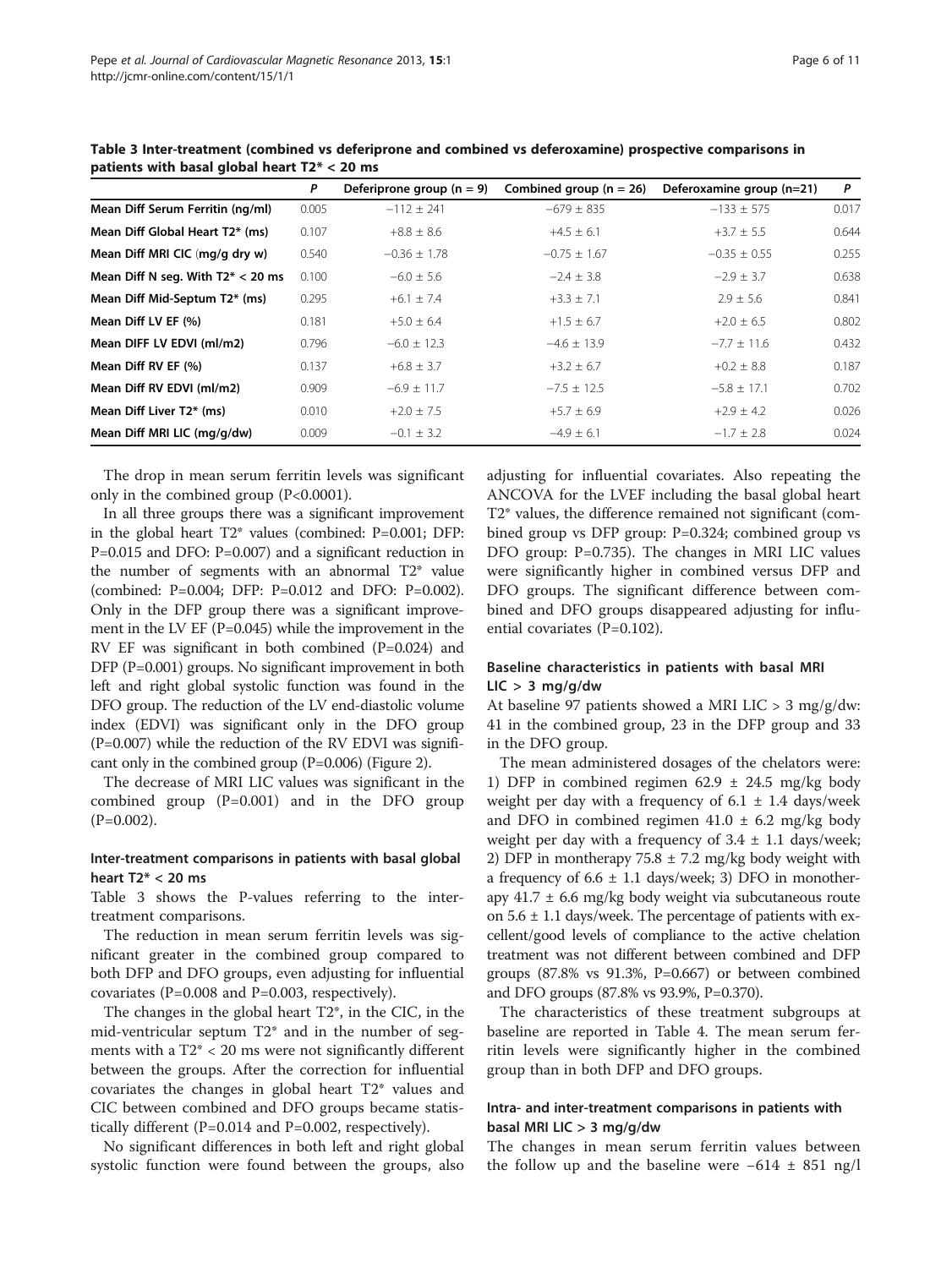<span id="page-6-0"></span>

in combined group,  $-8.7 \pm 518$  ng/l in DFP group and −214 ± 1074 ng/l in DFO group; with a statistical significance only for the combined group (P<0.0001). The MRI LIC decreased significantly in the combined group  $(-3.6 \pm 5.8 \text{ mg/g/dw}; P < 0.0001)$  and in the DFO group  $(-1.0 \pm 3.7 \text{ mg/g/dw};$  P= 0.011). In the DFP group there was not a significant reduction in the MRI LIC (−2.3 ± 6.9 mg/g/dw; P= 0.071). In comparison to both DFP and DFO groups, the

combined group showed a significant greater reduction in mean serum ferritin levels (P=0.019 and P=0.002, respectively), even adjusting for influential covariates (P=0.018 and P=0.007, respectively). The decrease in MRI LIC values was higher in the combined versus the DFP group, with a P-value near to the statistically significance (P=0.065); after adjustment for the basal mean serum ferritin levels the significance was reached (P=0.048). The decrease in MRI LIC values was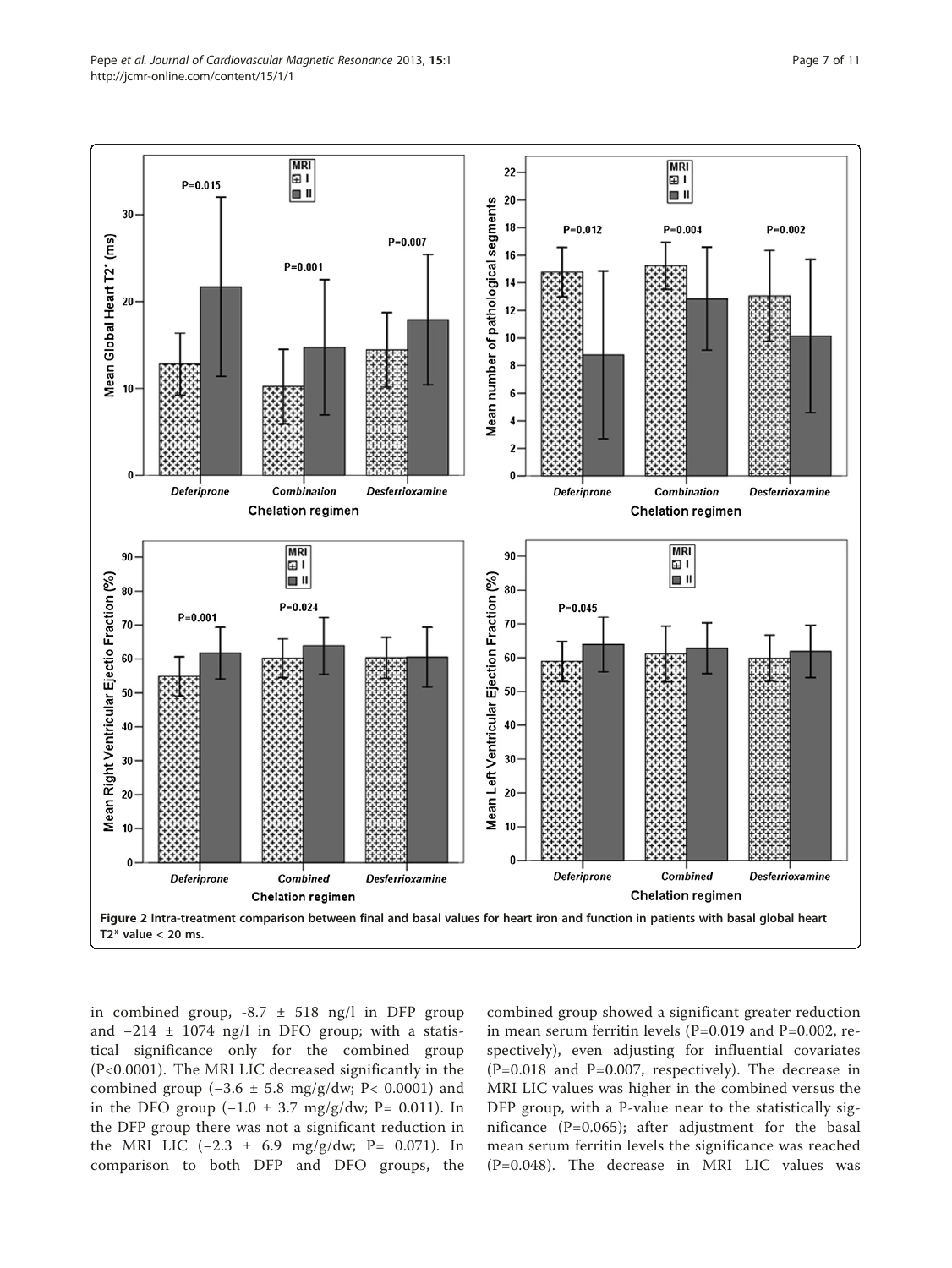|                           | P        | Deferiprone group ( $n = 23$ ) | Combined group $(n = 41)$ | Deferoxamine group $(n = 33)$ | D     |
|---------------------------|----------|--------------------------------|---------------------------|-------------------------------|-------|
| Age (yrs)                 | 0.376    | $30.6 + 6.1$                   | $78.9 + 6.2$              | $30.3 \pm 8.3$                | 0.439 |
| Male $(%)$                | 0.108    | 69.6%                          | 48.8%                     | 51.5%                         | 0.815 |
| Chel. starting age (yrs)  | 0.548    | $5.1 + 5.7$                    | $4.2 + 4.3$               | $5.4 + 3.9$                   | 0.326 |
| Ferritin (ng/l)           | < 0.0001 | 1347 + 1782                    | $2101 + 944$              | 1729 + 1672                   | 0.009 |
| Liver $T2^*$ (ms)         | 0.733    | $3.3 + 2.1$                    | $3.6 + 2.3$               | $4.0 + 2.0$                   | 0.272 |
| MRI LIC (mg/g dry weight) | 0.940    | $12.5 + 9.5$                   | $12.3 \pm 10.2$           | $9.6 + 7.2$                   | 0.197 |

<span id="page-7-0"></span>Table 4 Baseline descriptive statistics of the treatment subgroups with liver T2\* value < 9.2 ms

All values are quoted as mean ± SD.

significant higher in combined than in DFO group (P=0.008), even after adjustment for basal mean serum ferritin levels (P=0.008) (Figure 3).

#### **Discussion**

Despite mounting scientific evidence coming from controlled trials on organ specific property of each chelator, currently in the clinical practice it is yet difficult to establish which is the most appropriate treatment for TM patients with and without significant iron overload. A mounting body of evidence highlights that combined DFO+DFP therapy is the most effective regimen against myocardial iron overload [[4](#page-9-0),[5,7,](#page-9-0)[24\]](#page-10-0). However, in TM patients no observational study prospectively evaluated in the real life the efficacy of the combined DFP+DFO therapy compared to both chelators in monotherapy. With the large numbers of patients included in its data base, the MIOT network is ideally situated to provide clear outcomes with respect to these questions. Moreover, in this project the myocardial iron burden is quantified by a

segmental approach, that can be advantageous due to the heterogeneous myocardial iron distribution [\[25,26\]](#page-10-0).

Out of the 164 patients considered in the current study, the 95% maintained between the two CMR scans the same chelation regimen that they had before the first CMR scan. The baseline characteristics of the whole study population (Table [1\)](#page-3-0) reflect the current clinical practice. As assessed by mean serum ferritin levels and almost all CMR iron load parameters, heavily iron-loaded patients received more frequently combined DFP+DFO therapy. Such circumstance reflects the current evidence that combined DFP+DFO regimen seems to be the most effective therapy in removing iron, particularly appropriate in case of diffuse and/or severe iron overload. In this regards, in order to better evaluate prospectively the inter-treatment outcomes we introduced a covariance analysis and we adjusted for variables (basal value, age, serum ferritin and MRI LIC) significantly different between the groups at the baseline and significantly associated to the dependent variable. In fact, different baseline iron overload between groups could



Figure 3 Inter-treatment and inter-treatment comparisons between final and basal values for MRI LIC values in patients with basal MRI  $LIC > 3$  mg/g/dw.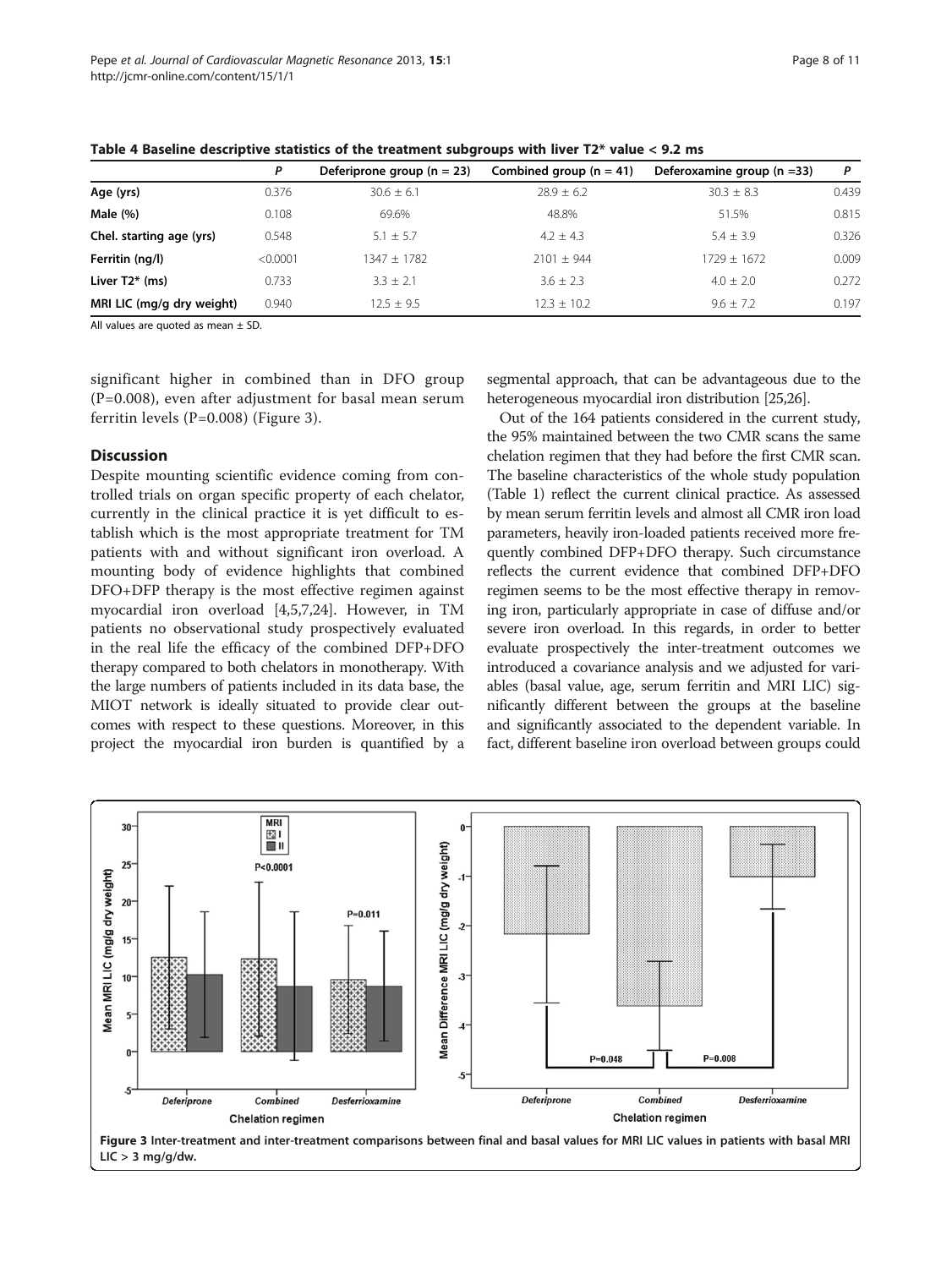introduce bias by modulating the substrates for chelating agents.

All three groups showed high and comparable levels of compliance, confirming the intensive combined chelation regimen well-tolerated.

At 18 months of follow up in TM patients with no significant myocardial iron overload at baseline we provided evidence that all the regimens investigated could be effective as maintenance therapy regarding to the myocardial iron burden.

In all three groups with significant myocardial iron burden at baseline (global heart  $T2^* < 20$  ms) we found prospectively a significant improvement of the heart iron status both at global and segmental analysis (Figure [2\)](#page-6-0).

Conversely, a significant improvement was found for both left and right global systolic function in the DFP group and only for the right global systolic function in the DFP+DFO group; no significant improvement in systolic heart function (left and/or right) was reported in patients treated only with DFO (Figure [2](#page-6-0)). Although the changes in cardiac function were not significant between groups, intra-treatment a significant improvement in the cardiac function (left and/or right ) was found only in the groups of patients where deferiprone was administered (in combined or in monotherapy). The benefit cannot be due to a total body iron reduction (serum ferritin and LIC), as DFP was not more effective than the others chelation regimens in this action, as also previously demonstrated [\[2](#page-9-0)[,27](#page-10-0)]. The most likely explanation for the benefit on heart function is that the DFP improves myocardial mitochondrial function [[28,29](#page-10-0)]. The DFP is an ideal chelating agent to cross cellular and subcellular membranes and it have an adequate affinity for binding labile iron as it is a small molecular weight bidentate with a neutral charge and an optimal partition coefficient to permeate membranes [[30](#page-10-0)]. Our data about the significant higher efficacy in the DFP group (in particular in patients with an heart  $T2 \approx 20$  ms) in maintaining a normal heart function further supports the effect of the DFP on myocardial mitochondrial function independently to the iron accumulation/clearance. After the correction for influential covariates our data confirm in the clinical arena combined DFP+DFO regimen more effective than subcutaneous DFO in removing heart iron, as previously demonstrated by both one randomized clinical trial [[4\]](#page-9-0) and two observational studies [[5,7\]](#page-9-0).

Surprisingly, we did not find any additional efficacy in the combined DFP+DFO regimen versus the DFP in monotherapy in removing heart iron. No randomized or observational prospective data are available in the literature about the head to head comparison between combined DFP+DFO and DFP therapy. Anyway our observational prospective long term data seem to be consistent with one observational retrospective study

that showed no additional effects of the combined DFP+DFO therapy versus the DFP monotherapy in removing heart iron [\[7](#page-9-0)]. In order to find an explanation for this datum, we compared the combined DFP+DFO therapy in the MIOT network and in the randomized controlled Tanner's study  $[4]$  $[4]$  in the same baseline condition (patients with a baseline T2\* value in the midventricular septum  $\geq 8$  ms and  $\leq 20$  ms). The rate of clearance of myocardial iron was slightly lower in the combined therapy in the MIOT network than in that one of the Tanners's study (difference between final and basal geometric means of the mid-ventricular septum T2\* value: 4.46 ms versus 6.0 ms; ratio of geometric means: 1.35 vs 1.50, P=0.397). We found consistent lower DFO frequencies (days/week) in the MIOT combined regimen versus the Tanner's trial (3.4 versus 5.0 days/week). One retrospective single center study showed that the modulation of the days per week in DFO combined therapy could influence the rate of removal of excess of iron load [[31\]](#page-10-0). On the other hand, the variability in the number of DFO infusion days in combined regimen reflects how the combined DFP+DFO therapy has been used in clinical practice without a definite schedule and probably according to the severity of iron burden in the heart and in the liver. A similar observation was made in the previous cited observational analysis of the Greek group [[7](#page-9-0)]. The lower efficacy of the combined DFP+DFO regimen in removing heart iron within the MIOT network could also justify the lack of a significant improvement in heart function in the combined group versus the DFO group found in our study population; conversely in the Tanner's study was found a statistically significant greater improvement in the LVEF in the combined group compared to the DFO group [[4\]](#page-9-0).

No consistent differences were found between the MIOT data and the Tanner's trial  $[4]$  $[4]$  $[4]$  in the global dosage, in the dosage per day or in the frequency per week for the DFP or in the global dosage or in the dosage per day for the DFO. In the same population in another prospective study published by Tanner et al. [[5](#page-9-0)] about the combined therapy in patients with severe myocardial siderosis and impaired LV function, the dose of deferiprone prescribed was  $73.9 \pm 1$ 4.0 mg/kg/day for 7 days per week (patients'number 15) and at 12 months, this had been decreased to  $65.7 \pm 10.7$ mg/kg/day, with dose reduction necessary in some case due to mild adverse events. The data were comparable with the administered dosages of the DFP in combined regimen in the MIOT Network (61.9  $\pm$  24.3 mg/kg body weight per day with a frequency of  $6.1 \pm 1.4$  days/week; patients'number 51). Nevertheless, it is recommended to prescribe and to maintain the maximum dosage of the DFP (75 mg/Kg/ die) if tolerated, in order to avoid a significant impact on the efficacy of the combined therapy in the real life.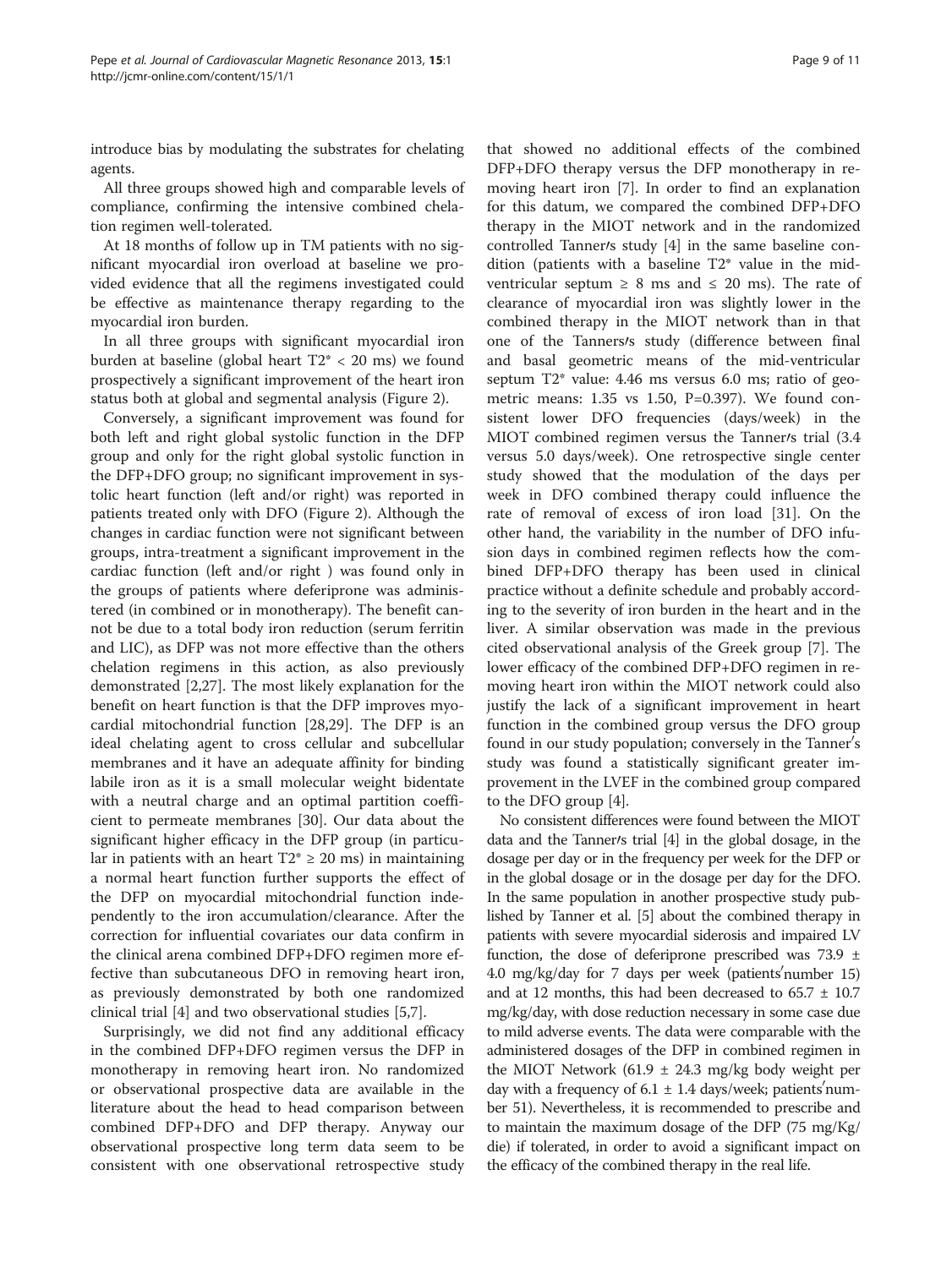<span id="page-9-0"></span>In TM patients with significant liver iron at baseline (MRI LICs higher than  $3 \text{ mg/g dry}$ ) we found a significant reduction in LICs and serum ferritin levels in all treatments regimens. However, on this issue the intertreatment analysis showed the combined regimen significantly more effective. These data on the liver accord with previous studies [4,6].

Additional prospective assessment of the ongoing MIOT data base will allow to further characterize the long-term comparative efficacy of these chelation regimens and to determine whether the observed difference will be maintained or will encounter an intrinsic limit in the heart chelating efficiency of each regimen. Moreover, the open enrollment in the MIOT network could increase the number of patients with significant cardiac iron burden at baseline, in particular in the DFP group. In fact, the small number of patients with significant myocardial iron overload at baseline in the DFP group represents one of the major limit of this study. At any rate luckily for our patients, it will be difficult to address this last issue due to the high and widespread quality of the TM health management in our country.

# Conclusions

In TM patients prospectively observed for 18 months, at the dosages used in the real world, combined DFP+DFO regimen and DFP in monotherapy were not significantly different in removing myocardial iron and improving heart function, while combined DFP+DFO therapy was more effective in the hepatic iron clearance. Combined DFP+DFO regimen confirmed its higher efficacy versus subcutaneous DFO in removing heart and liver iron, without an additional effect on the heart function. Further randomized controlled trials at fixed therapeutic schedules should be designed to verify these findings.

#### Abbreviations

TM: Thalassemia major; CMR: Cardiovascular magnetic resonance; DFO: Deferoxamine; DFP: Deferiprone; DFX: Deferasirox; MRI: Magnetic resonance imaging; LV: Left ventricular; EF: Ejection fraction; LIC: Liver iron concentration; MIOT: Myocardial Iron Overload in Thalassemia; CIC: Cardiac iron concentration; RV: Right ventricular; SD: Standard deviation; EDVI: Enddiastolic volume index.

#### Competing interests

The MIOT project receives "no-profit support" from industrial sponsorships (Chiesi Farmaceutici S.p.A., ApoPharma Inc. and Bayer-Shering). This study was also supported by: "Ministero della Salute, fondi ex art. 12 D.Lgs. 502/92 e s.m.i., ricerca sanitaria finalizzata anno 2006" e "Fondazione L. Giambrone". Dr. Pepe Alessia received speaker/s honoraria from Chiesi, ApoPharma Inc. and Novartis. The authors declare that they have no competing interests.

#### Authors' contributions

AP and PR conceived the study and wrote the paper. ML conceived the study. AM and GR performed the statistical analysis. LC, GDD, MS, PC, VC, MAR, AF, LP, MCP, AP, SC, MM, MM collected the data. LG was responsible for data collection. VP was responsible for data analysis. All authors contributed to critical revision and final approval of the version to be published.

#### Acknowledgements

We would like to thank the following colleagues from the thalassemia centers in the MIOT network: M. G. Bisconte (Presidio Osp. Annunziata, Cosenza), C. Borgna-Pignatti (Università, Ferrara), T. Casini (Ospedale Mayer, Firenze), B. Piraino (Policlinico "G. Martino", Messina), M. E. Lai (Ospedale microcitemico, Cagliari), A. Quarta (Osp. "A. Perrino", Km 7 Brindisi), Palazzi (Policlinico, Modena), A. Pietrangelo (Policlinico, Modena), M. P. Smacchia (Policlinico Umberto 1, Roma), C. Gerardi (ASP Agrigento, Sciacca), D. Maddaloni (Osp. "Engles Profili", Fabriano), M. L. Boffa (Osp."S. Giovanni Bosco", Napoli), M. Rizzo (Ospedale "Sant'Elia", Caltanisetta), M. R. Gamberini (Arcispedale "S. Anna", Ferrara), Grimaldi (Presidio Ospedaliero ASL 5, Crotone), . Serra (Presidio Osp. "S. Giuseppe da Copertino", Copertino), S. Armari (Azienda Ospedaliera, Legnago). We would like to thank the MIOT cardio-radiologists: G. Valeri (University, Ancona) and A. Vallone (Garibaldi Hospital, Catania).

We finally thank all patients and Claudia Santarlasci for skillful secretarial work.

#### Author details

<sup>1</sup> Cardiovascular MR Unit, Fondazione G, Monasterio CNR-Regione Toscana and Institute of Clinical Physiology, Pisa, Italy. <sup>2</sup>Epidemiology and Biostatistics Unit, Institute of Clinical Physiology, CNR, Pisa, Italy. <sup>3</sup>Ematologia-Emoglobinopatie, Civico Hospital - ARNAS, Palermo, Italy. <sup>4</sup>U.O. Microcitemie, A. O "Bianchi-Melacrino-Morelli", Reggio Calabria, Italy. <sup>5</sup>Centro Microcitemia - D.H. Thalassemia Poliambulatorio "Giovanni Paolo II", Ospedale Casa Sollievo della Sofferenza IRCCS, Opera di Padre Pio da Pietrelcina, San Giovanni Rotondo, Italy. <sup>6</sup>Centro Talassemie, "Sant'Eugenio" Hospital, Roma, Italy. <sup>7</sup>Centro Microcitemia "Garibaldi" Hospital, Catania, Italy. <sup>8</sup>Department of Pediatrics, University of Catania, Catania, Italy. <sup>9</sup>Centro per la Cura delle Microcitemie, Cardarelli Hospital, Napoli, Italy. <sup>10</sup>U.O. Pediatria II, Az. Osp. "Villa Sofia", Palermo, Italy. <sup>11</sup>Department of Pediatrics, University of Padova, Padova, Italy. 12Microcitemia - Azienda Unità Sanitaria Locale TA/1, Presidio Ospedaliero Centrale, Taranto, Italy. 13U.O.S. Talassemia, A.O. Umberto I, Siracusa, Italy. <sup>14</sup>Radiology Department, "John Paul II" Catholic University, Campobasso, Italy. <sup>15</sup>Department of Radiology, University of Palermo, Palermo, Italy.

#### Received: 5 June 2012 Accepted: 14 December 2012 Published: 16 January 2013

#### References

- 1. Borgna-Pignatti C, Cappellini MD, De Stefano P, Del Vecchio GC, Forni GL, Gamberini MR, Ghilardi R, Piga A, Romeo MA, Zhao H, Cnaan A. Cardiac morbidity and mortality in Deferoxamine- or Deferiprone-treated patients with thalassemia major. Blood. 2006; 107:3733–7.
- 2. Pennell DJ, Berdoukas V, Karagiorga M, Ladis V, Piga A, Aessopos A, Gotsis ED, Tanner MA, Smith GC, Westwood MA, et al. Randomized controlled trial of Deferiprone or Deferoxamine in beta-thalassemia major patients with asymptomatic myocardial siderosis. Blood. 2006; 107:3738–44.
- 3. Pepe A, Lombardi M, Positano V, Cracolici E, Capra M, Malizia R, Prossomariti L, de Marchi D, Midiri M, Maggio A. Evaluation of the efficacy of oral deferiprone in beta-thalassemia major by multislice multiecho T2\*. Eur J Haematol. 2006; 76:183–92.
- 4. Tanner MA, Galanello R, Dessi C, Smith GC, Westwood MA, Agus A, Roughton M, Assomull R, Nair SV, Walker JM, Pennell DJ. A randomized, placebocontrolled, double-blind trial of the effect of combined therapy with Deferoxamine and Deferiprone on myocardial iron in thalassemia major using cardiovascular magnetic resonance. Circulation. 2007; 115:1876–84.
- 5. Tanner MA, Galanello R, Dessi C, Smith GC, Westwood MA, Agus A, Pibiri M, Nair SV, Walker JM, Pennell DJ. Combined chelation therapy in thalassemia major for the treatment of severe myocardial siderosis with left ventricular dysfunction. J Cardiovasc Magn Reson. 2008; 10:12.
- 6. Aydinok Y, Ulger Z, Nart D, Terzi A, Cetiner N, Ellis G, Zimmermann A, Manz C. A randomized controlled 1-year study of daily Deferiprone plus twice weekly desferrioxamine compared with daily Deferiprone Monotherapy in patients with thalassemia major. Haematologica. 2007; 92:1599–1606.
- 7. Berdoukas V, Chouliaras G, Moraitis P, Zannikos K, Berdoussi E, Ladis V. The efficacy of iron chelator regimes in reducing cardiac and hepatic iron in patients with thalassaemia major: a clinical observational study. J Cardiovasc Magn Reson. 2009; 11:20.
- 8. Anderson LJ, Holden S, Davis B, Prescott E, Charrier CC, Bunce NH, Firmin DN, Wonke B, Porter J, Walker JM, Pennell DJ. Cardiovascular T2-star (T2\*)